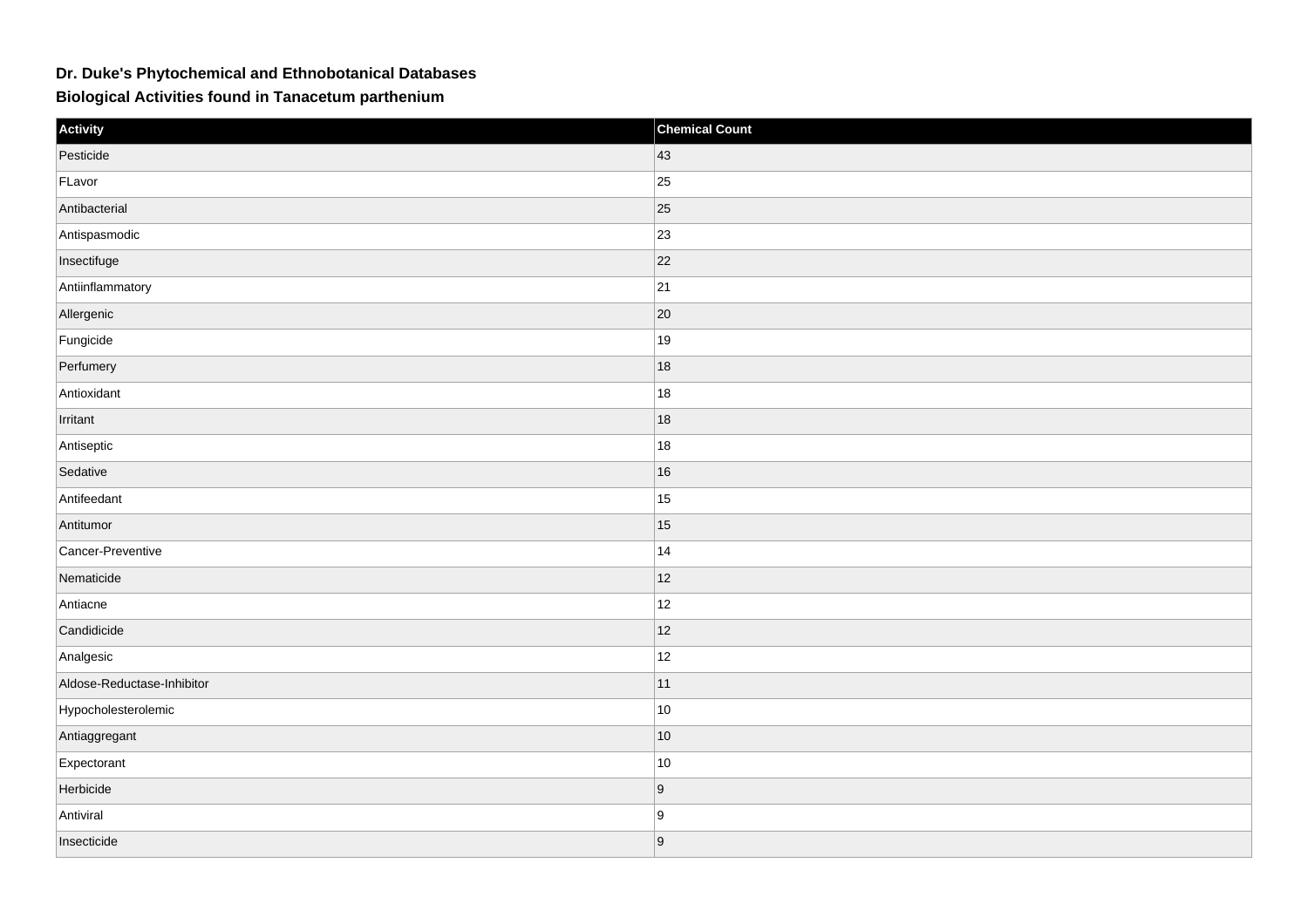| Activity                 | <b>Chemical Count</b> |
|--------------------------|-----------------------|
| Antiarthritic            | 9                     |
| Antimutagenic            | 9                     |
| Hypotensive              | 9                     |
| Antiulcer                | 9                     |
| Antistaphylococcic       | $\boldsymbol{8}$      |
| Immunostimulant          | 8                     |
| Cardioprotective         | 8                     |
| Trichomonicide           | $\bf 8$               |
| Anesthetic               | $\bf 8$               |
| Antiradicular            | $\overline{7}$        |
| Antiasthmatic            | $\overline{7}$        |
| Antidiabetic             | 7                     |
| Acaricide                | $\overline{7}$        |
| Antiosteoporotic         | 7                     |
| Diuretic                 | 7                     |
| Antiatherosclerotic      | 7                     |
| Vasodilator              | $\overline{7}$        |
| Antiacetylcholinesterase | 7                     |
| Myorelaxant              | $\overline{7}$        |
| Antirheumatic            | 7                     |
| Antiobesity              | 6                     |
| Antidepressant           | 6                     |
| Cytotoxic                | 6                     |
| Antisyndrome-X           | $\sqrt{6}$            |
| Transdermal              | $\,6$                 |
| Antimigraine             | $\,$ 6 $\,$           |
| Hypoglycemic             | 6                     |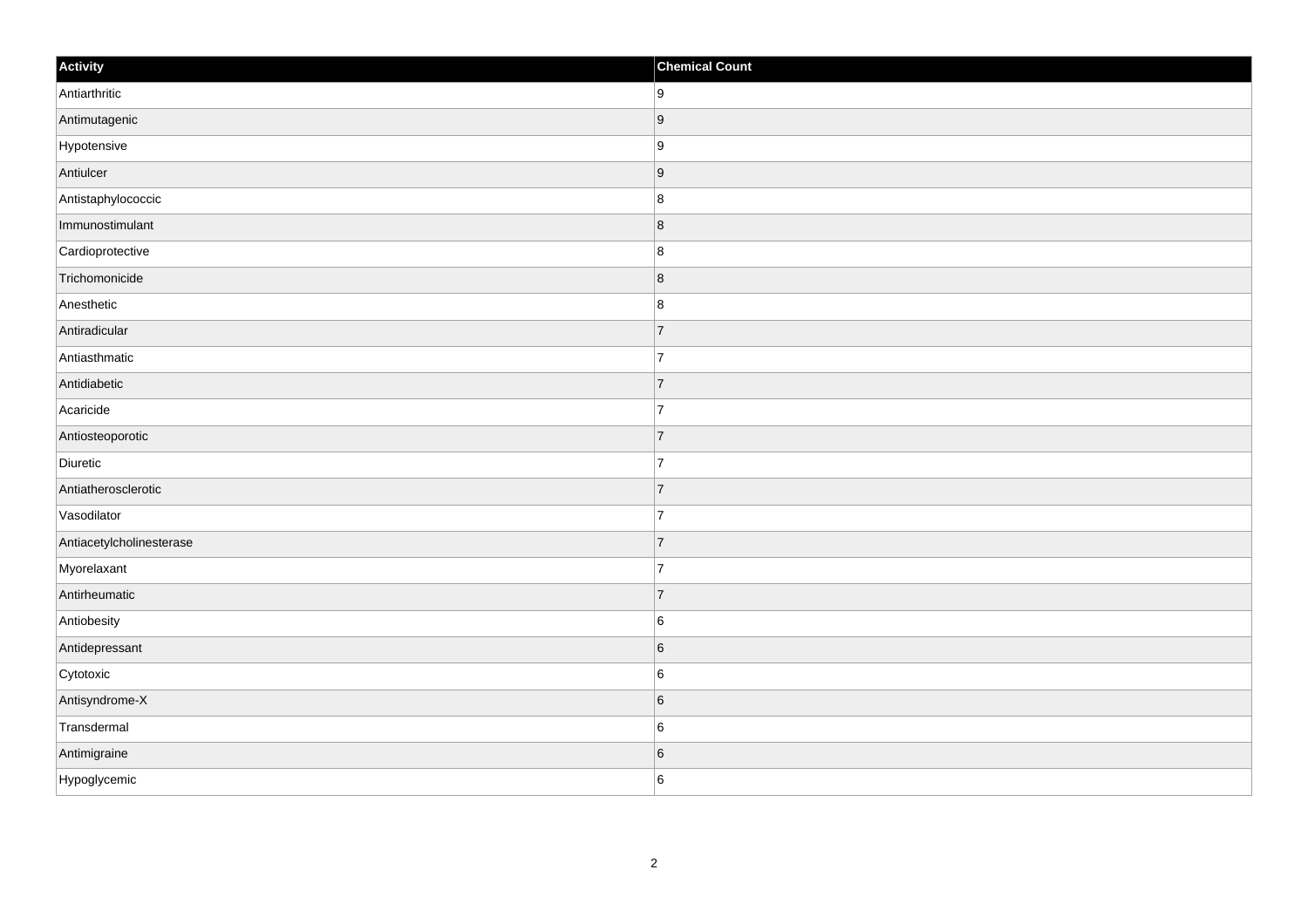| Activity           | <b>Chemical Count</b> |
|--------------------|-----------------------|
| Anticariogenic     | 6                     |
| Larvicide          | $\sf 6$               |
| Anxiolytic         | 6                     |
| Antifatigue        | $\,6$                 |
| Anticonvulsant     | $\sqrt{6}$            |
| Immunomodulator    | 6                     |
| Antiedemic         | 6                     |
| Anticataract       | $\,6$                 |
| Antiallergic       | 6                     |
| Allelopathic       | $\sf 6$               |
| ACE-Inhibitor      | $\overline{5}$        |
| Antihypertensive   | $\vert$ 5             |
| Choleretic         | $\vert$ 5             |
| Antiplaque         | $\overline{5}$        |
| Laxative           | $\vert$ 5             |
| Antiprostaglandin  | $\overline{5}$        |
| Anticancer         | $\vert$ 5             |
| AntiLyme           | $\vert$ 5             |
| Carminative        | $\vert$ 5             |
| Anthelmintic       | $\overline{5}$        |
| Calcium-Antagonist | $\vert 5 \vert$       |
| Dermatitigenic     | $\overline{5}$        |
| Spasmogenic        | $\overline{5}$        |
| Apoptotic          | $\overline{4}$        |
| Antialzheimeran    | $\overline{4}$        |
| Antistress         | $\overline{4}$        |
| COX-2-Inhibitor    | $\overline{4}$        |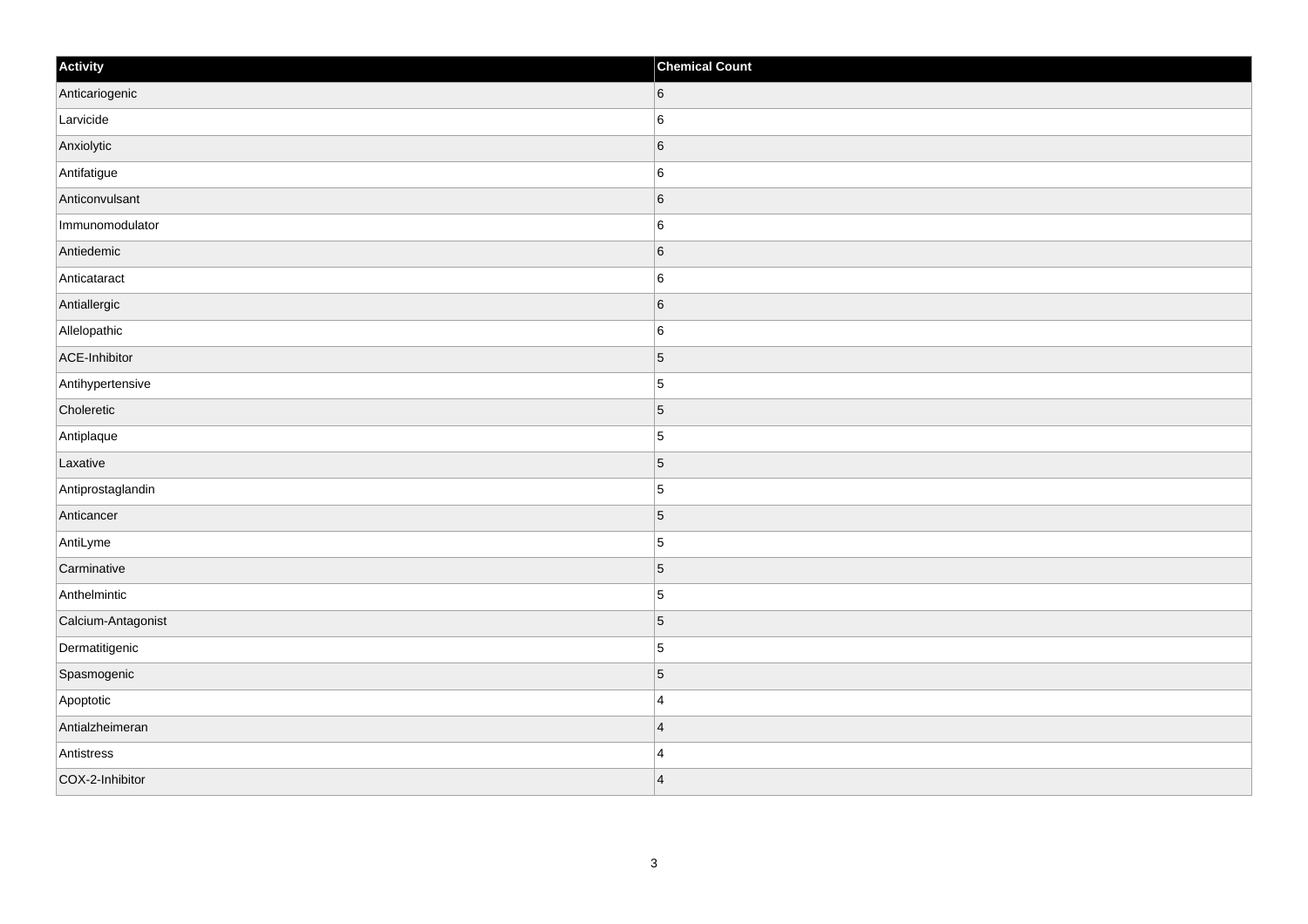| Activity                 | <b>Chemical Count</b>   |
|--------------------------|-------------------------|
| Antiinsomniac            | $\overline{4}$          |
| Antimenopausal           | $\overline{4}$          |
| Antialcoholic            | $\overline{4}$          |
| Antiherpetic             | $\overline{4}$          |
| Antitussive              | $\overline{4}$          |
| Antiepileptic            | $\overline{4}$          |
| Cyclooxygenase-Inhibitor | $\overline{4}$          |
| Tranquilizer             | $\overline{4}$          |
| Allelochemic             | 4                       |
| Vulnerary                | $\overline{\mathbf{4}}$ |
| Antipyretic              | $\overline{4}$          |
| Antidementia             | $\overline{4}$          |
| Antimaculitic            | $\overline{4}$          |
| Hepatoprotective         | $\overline{4}$          |
| Antistreptococcic        | $\overline{4}$          |
| Motor-Depressant         | $\overline{\mathbf{4}}$ |
| P450-2B1-Inhibitor       | 4                       |
| Antihangover             | $\overline{4}$          |
| AntiPMS                  | $\overline{4}$          |
| Anticlimacteric          | $\overline{4}$          |
| Antiproliferant          | $\overline{4}$          |
| Antilymphomic            | $\overline{4}$          |
| Anticoronary             | $\overline{4}$          |
| Antitumor (Lung)         | $\overline{4}$          |
| Antileukemic             | $\overline{4}$          |
| Antineuralgic            | $\overline{4}$          |
| Antitumor (Breast)       | $\overline{4}$          |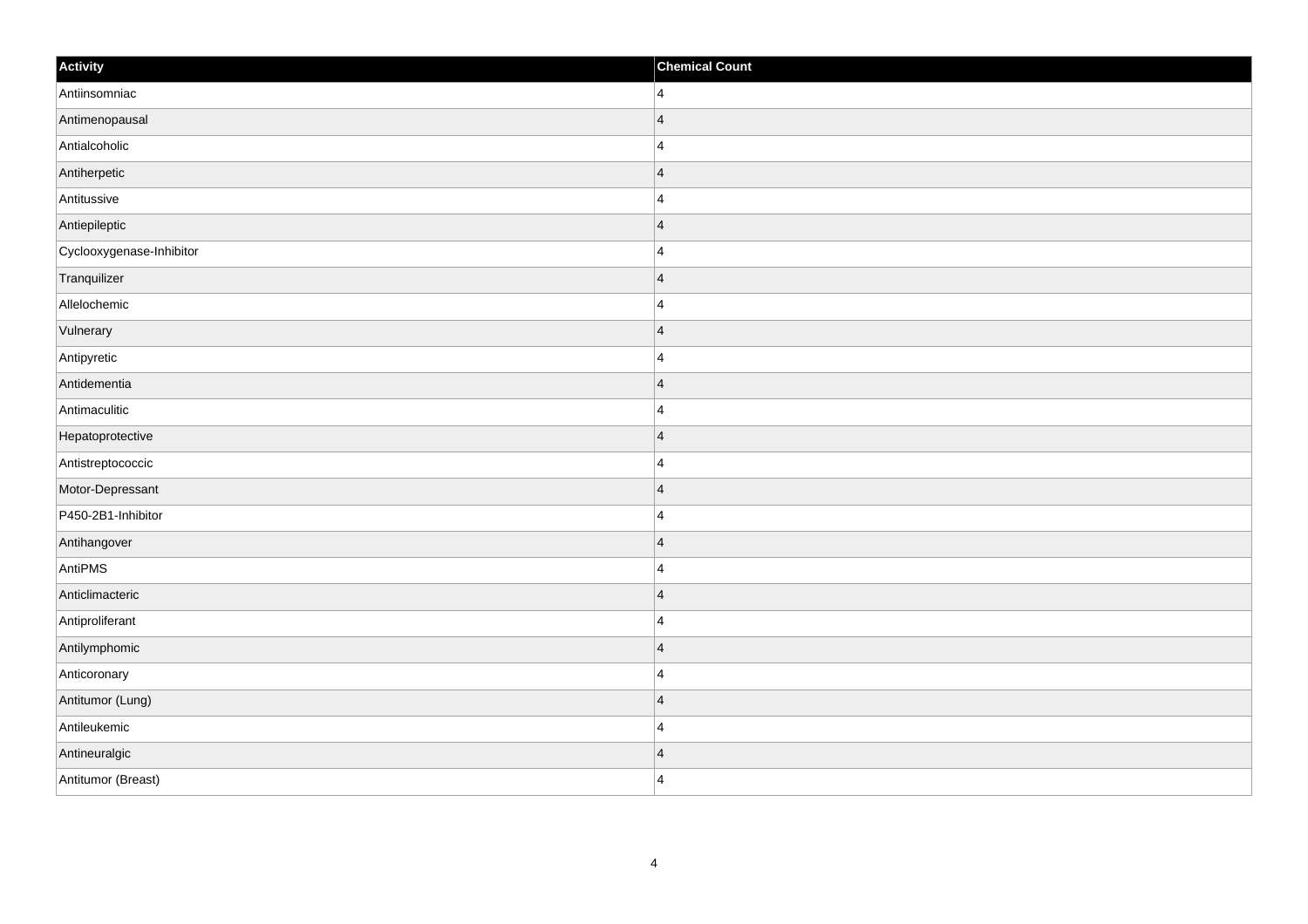| Activity              | <b>Chemical Count</b> |
|-----------------------|-----------------------|
| Termiticide           | $ 3\rangle$           |
| Antimelanomic         | 3                     |
| <b>CNS-Stimulant</b>  | 3                     |
| (-)-Chronotropic      | $\overline{3}$        |
| Insulinogenic         | $\overline{3}$        |
| Antiaging             | 3                     |
| Antinitrosaminic      | $ 3\rangle$           |
| Deodorant             | 3                     |
| Antitumor (Prostate)  | 3                     |
| AntiCFS               | 3                     |
| Antisalmonella        | 3                     |
| P450-Inducer          | 3                     |
| Antiflu               | 3                     |
| Antidecubitic         | 3                     |
| Ulcerogenic           | 3                     |
| Antilepric            | 3                     |
| Antiarrhythmic        | 3                     |
| Prooxidant            | 3                     |
| Hypothermic           | $ 3\rangle$           |
| Enterorelaxant        | $\overline{3}$        |
| <b>CNS-Depressant</b> | 3                     |
| Antihistaminic        | 3                     |
| Gastroprotective      | 3                     |
| Anticervicaldysplasic | 3                     |
| Antialzheimeran?      | $ 3\rangle$           |
| AntiRaynaud's         | $\overline{3}$        |
| (-)-Inotropic         | 3                     |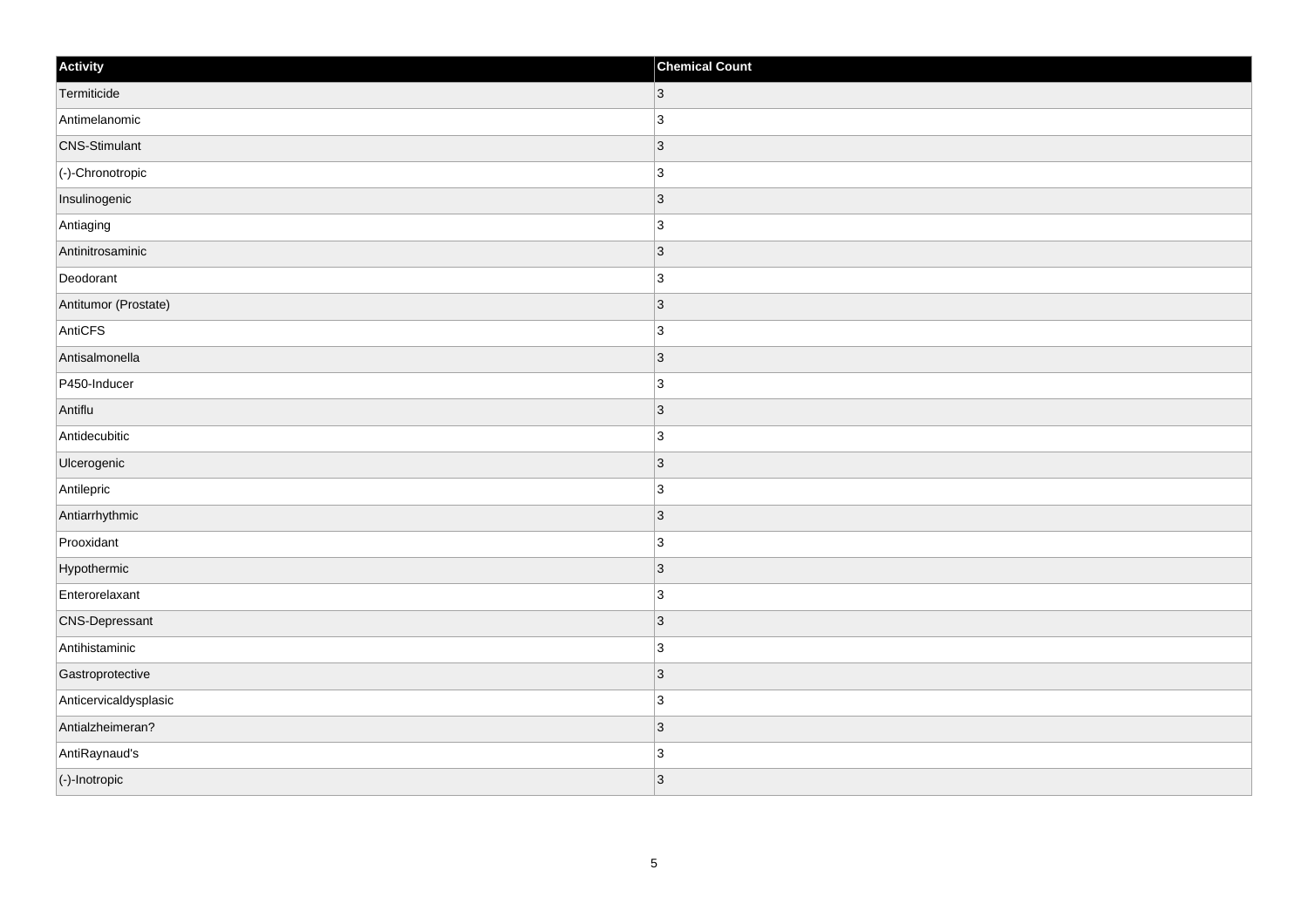| Activity                     | <b>Chemical Count</b> |
|------------------------------|-----------------------|
| Vermifuge                    | $ 3\rangle$           |
| Antifibrotic                 | $\vert 3 \vert$       |
| Gram(+)icide                 | $\vert$ 3             |
| Insect-Repellent             | $ 3\rangle$           |
| Antiperiodontitic            | 3                     |
| Antiparkinsonian             | $ 3\rangle$           |
| Antiangiogenic               | 3                     |
| Antidote (Lead)              | 3                     |
| Anticanker                   | $\vert$ 3             |
| Antinociceptive              | $ 3\rangle$           |
| Chemopreventive              | $\vert$ 3             |
| Antibronchitic               | $ 3\rangle$           |
| Antilithic                   | $\vert$ 3             |
| Angiotensin-Receptor-Blocker | $\vert 3 \vert$       |
| Counterirritant              | $\vert$ 3             |
| Antiosteoarthritic           | $ 2\rangle$           |
| Antigastritic                | $\overline{2}$        |
| AntiHIV                      | $ 2\rangle$           |
| Urinary-Antiseptic           | $\vert$ 2             |
| Gonadotrophic                | $ 2\rangle$           |
| Antiestrogenic               | $ 2\rangle$           |
| Antihalitosic                | $ 2\rangle$           |
| Anticolitic                  | $ 2\rangle$           |
| Tyrosinase-Inhibitor         | $\vert$ 2             |
| Anorexic                     | $ 2\rangle$           |
| Candidistat                  | $\vert$ 2             |
| Antiendometriotic            | $ 2\rangle$           |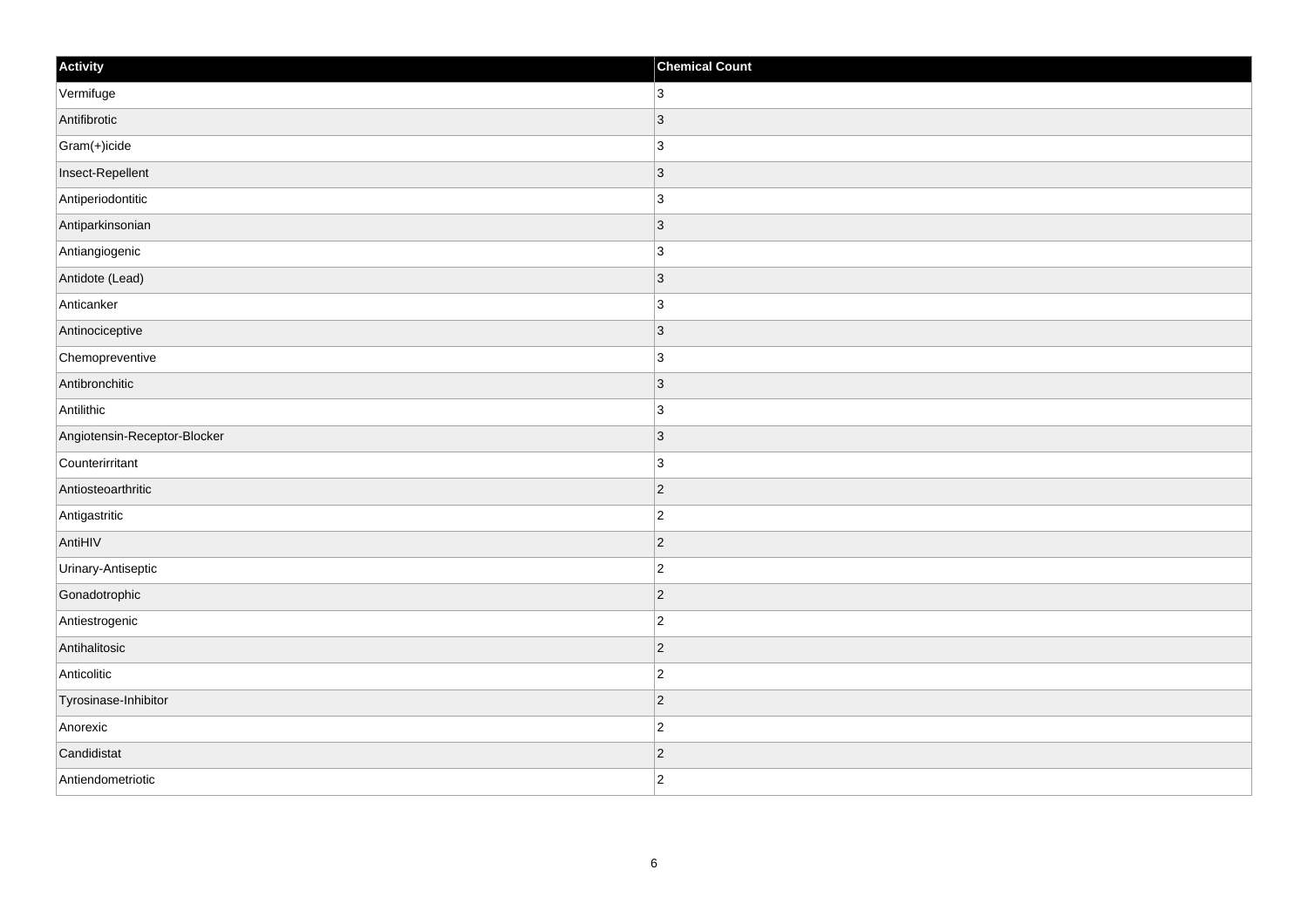| Activity                          | <b>Chemical Count</b> |
|-----------------------------------|-----------------------|
| Mucogenic                         | $ 2\rangle$           |
| Antieczemic                       | $\overline{c}$        |
| Antianginal                       | $ 2\rangle$           |
| Hypolipidemic                     | $\overline{c}$        |
| Convulsant                        | $\overline{c}$        |
| Antidote (Cadmium)                | $\overline{c}$        |
| Antionychyotic                    | $ 2\rangle$           |
| Antipruritic                      | $\overline{2}$        |
| Varroacide                        | $ 2\rangle$           |
| Antiadenomic                      | $\overline{2}$        |
| Ornithine-Decarboxylase-Inhibitor | $\overline{2}$        |
| Gram(-)icide                      | $\overline{c}$        |
| Serotoninergic                    | $ 2\rangle$           |
| Neurotoxic                        | $\overline{c}$        |
| Antipneumonic                     | $ 2\rangle$           |
| GABA-nergic                       | $ 2\rangle$           |
| Rubefacient                       | $ 2\rangle$           |
| Antineuropathic                   | $\overline{c}$        |
| Estrogenic                        | $ 2\rangle$           |
| Beta-Blocker                      | $\overline{c}$        |
| Antianorectic                     | $ 2\rangle$           |
| Pheromone                         | $ 2\rangle$           |
| Antimetastatic                    | $ 2\rangle$           |
| Collagenic                        | $\overline{c}$        |
| Antiglaucomic                     | $ 2\rangle$           |
| Emetic                            | $\overline{c}$        |
| Insectiphile                      | $ 2\rangle$           |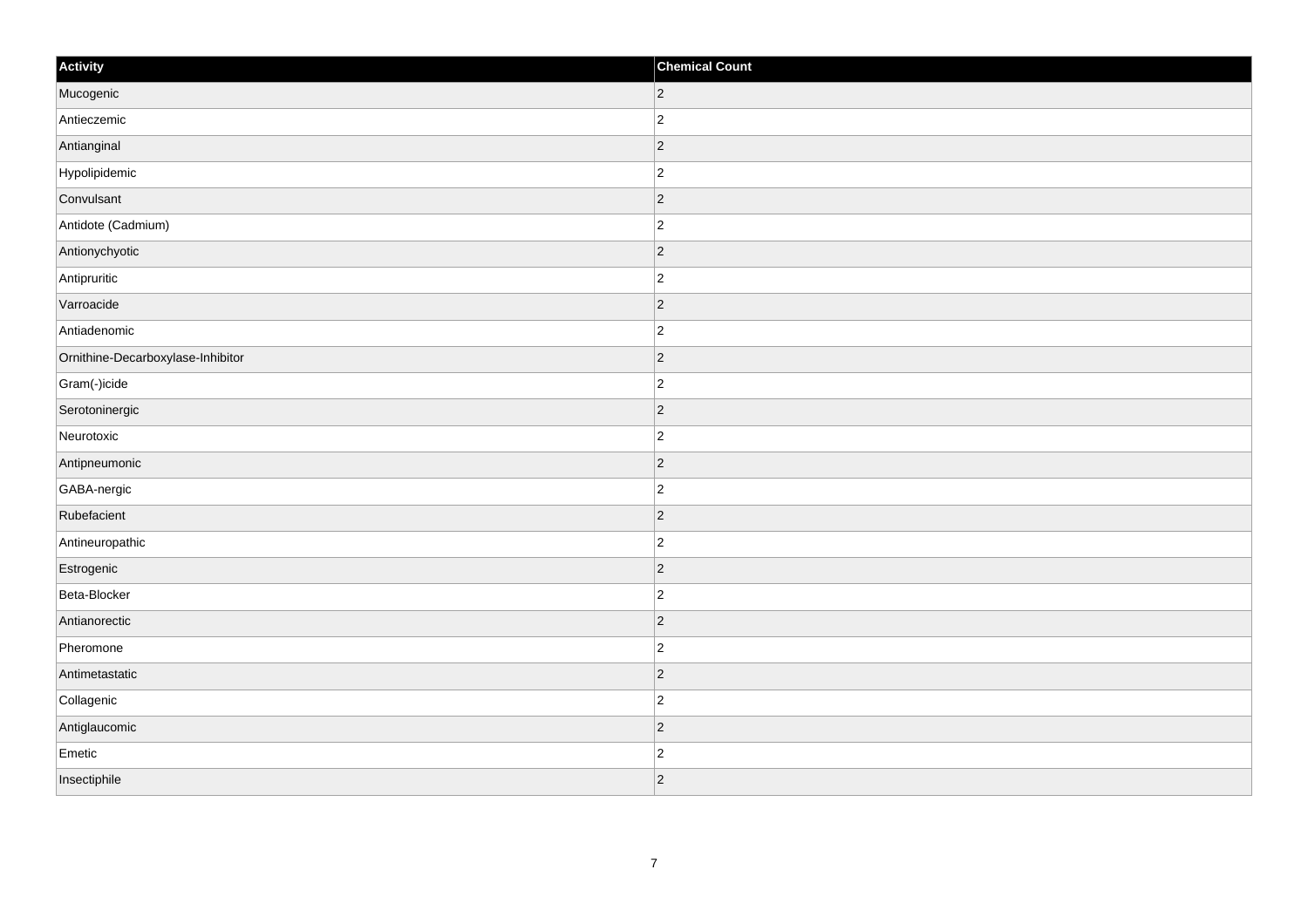| Activity            | <b>Chemical Count</b> |
|---------------------|-----------------------|
| Detoxicant          | $\overline{2}$        |
| VEGF-Inhibitor      | $ 2\rangle$           |
| Spermicide          | $ 2\rangle$           |
| Dentifrice          | $ 2\rangle$           |
| AntiCrohn's         | $\overline{2}$        |
| NF-kB-Inhibitor     | 2                     |
| Antipoliomyelitic   | $\overline{2}$        |
| Secretogogue        | $\overline{2}$        |
| Antiencephalopathic | $ 2\rangle$           |
| COX-1-Inhibitor     | $ 2\rangle$           |
| Androgenic          | $\overline{c}$        |
| Antianxiety         | $ 2\rangle$           |
| Antitriglyceride    | $\overline{c}$        |
| Antianemic          | $ 2\rangle$           |
| Antirhinitic        | $\overline{c}$        |
| Termitifuge         | $ 2\rangle$           |
| Artemicide          | $\overline{c}$        |
| Antidote (Aluminum) | $ 2\rangle$           |
| Antidermatitic      | $ 2\rangle$           |
| Antiprostatitic     | $ 2\rangle$           |
| Antihepatotoxic     | $\overline{c}$        |
| Depressant          | $ 2\rangle$           |
| Antidandruff        | $\overline{c}$        |
| Antistroke          | $ 2\rangle$           |
| Decongestant        | $\overline{2}$        |
| Antitumor (Stomach) | $ 2\rangle$           |
| Ubiquiot            | $ 2\rangle$           |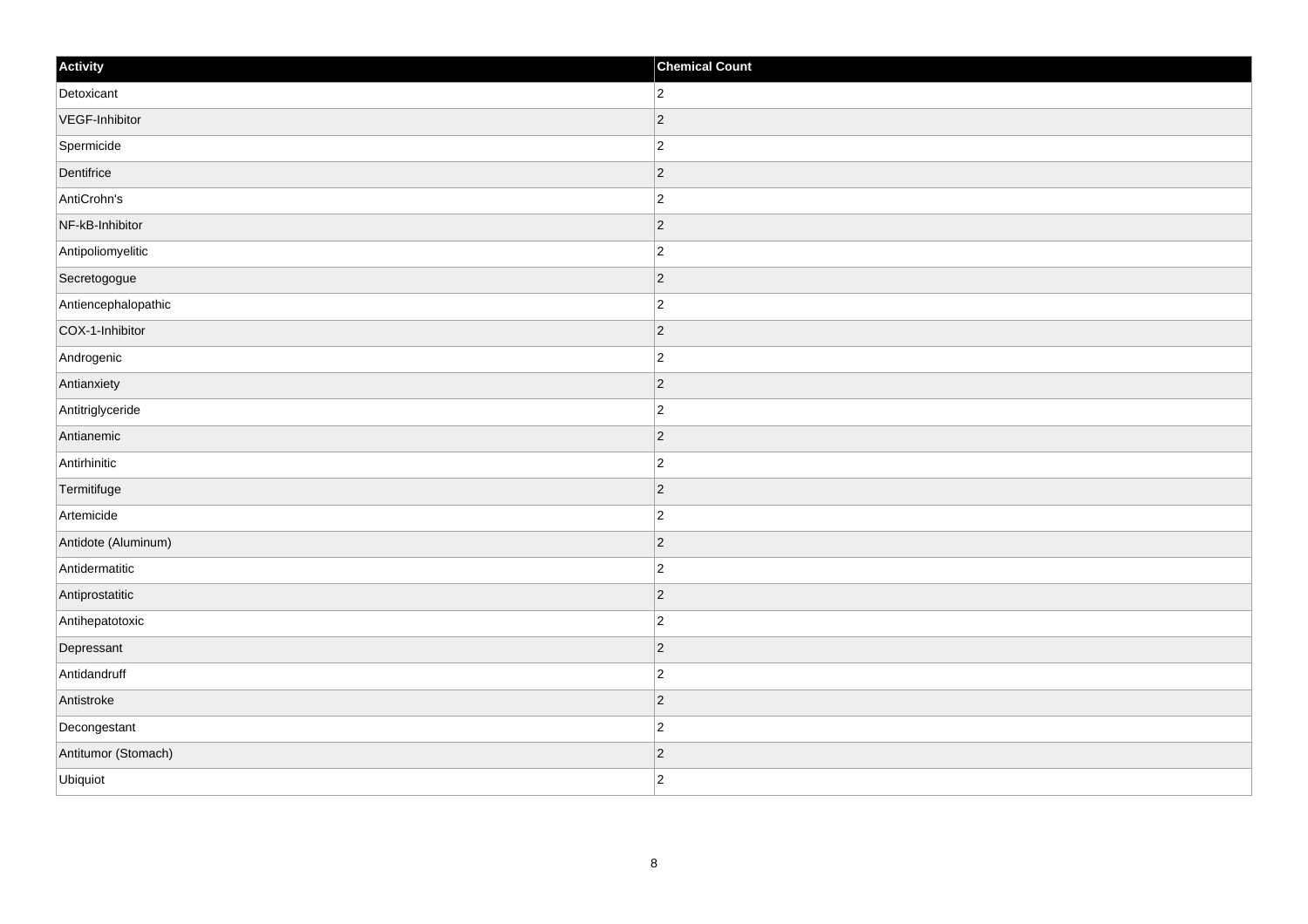| Activity                | <b>Chemical Count</b>    |
|-------------------------|--------------------------|
| Fungistat               | $ 2\rangle$              |
| Antineuritic            | $\overline{c}$           |
| Culicide                | $\vert$ 2                |
| Antitumor (Colon)       | $\overline{c}$           |
| Anticheilitic           | $\overline{2}$           |
| Tracheorelaxant         | $\overline{c}$           |
| Hypnotic                | $\vert$ 2                |
| Interleukin-6-Inhibitor | $\overline{c}$           |
| Antiophidic             | $ 2\rangle$              |
| Antihyperkinetic        | $\overline{2}$           |
| AntiAGE                 | $\overline{2}$           |
| Antigonadotrophic       | $\overline{2}$           |
| Cytochrome-P450-Inducer | $\vert$ 2                |
| Anticold                | $\overline{2}$           |
| Antiphotophobic         | $\vert$ 2                |
| Anticholinesterase      | $\overline{c}$           |
| Mosquitofuge            | $\overline{2}$           |
| Antipellagric           | $\overline{c}$           |
| Antisecretory           | $\vert$ 2                |
| Anticephalagic          | $\overline{2}$           |
| Antioxidant (LDL)       | $\vert$ 2                |
| Antiinfertility         | $\overline{c}$           |
| Juvabional              |                          |
| Emmenagogue             |                          |
| Antidiuretic            | $\overline{\phantom{a}}$ |
| Hypercalcuric           | -1                       |
| Antithromboxane         | 11                       |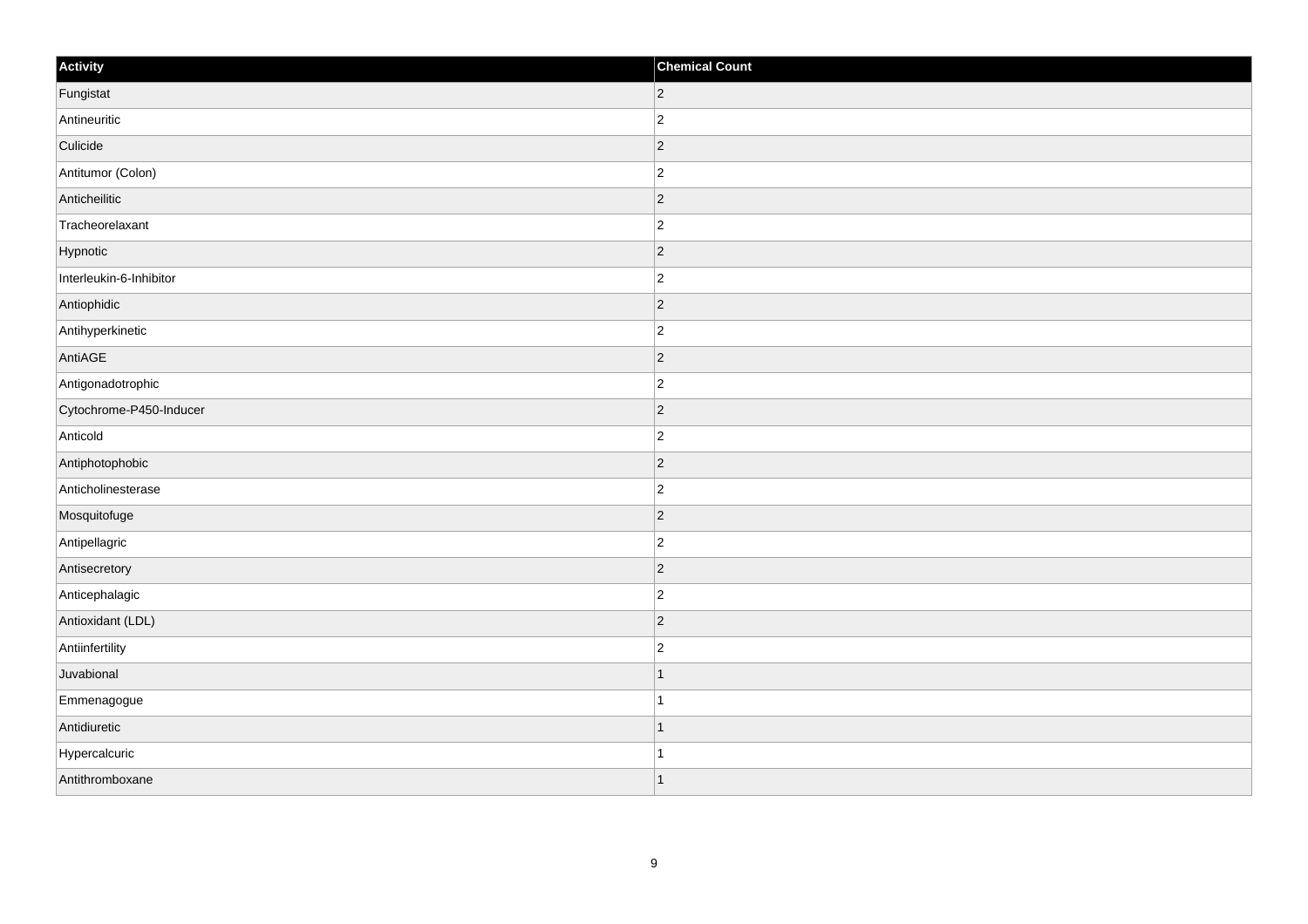| Activity             | <b>Chemical Count</b> |
|----------------------|-----------------------|
| Anticardiospasmic    | $\vert$ 1             |
| Detoxicant (Alcohol) | $\overline{1}$        |
| Antiyeast            |                       |
| Vermicide            | $\mathbf{1}$          |
| Ozone-Scavenger      | $\overline{1}$        |
| Antiprostatadenomic  | $\mathbf 1$           |
| Antimalarial         | 1                     |
| Hepatotonic          | $\mathbf 1$           |
| Antifibrositic       |                       |
| Anticancer (Breast)  | $\mathbf{1}$          |
| Spermigenic          | $\mathbf{1}$          |
| Antihepatitic        | $\mathbf 1$           |
| Antivaginitic        | $\mathbf 1$           |
| AntiCTS              | $\mathbf 1$           |
| Antiacrodermatitic   | 1                     |
| NO-Genic             | $\vert$ 1             |
| Antiporphyric        | $\mathbf 1$           |
| Antilupus            | $\vert$ 1             |
| Cardiotoxic          | 1                     |
| Antiberiberi         | 1                     |
| Secretolytic         | $\overline{1}$        |
| Inhalant             | $\vert$ 1             |
| Antileukoplakic      | $\mathbf 1$           |
| Fungiphilic          | $\mathbf 1$           |
| Respirainhibitor     | $\mathbf{1}$          |
| Hypouricemic         | $\vert$ 1             |
| Antineurasthenic     | $\overline{1}$        |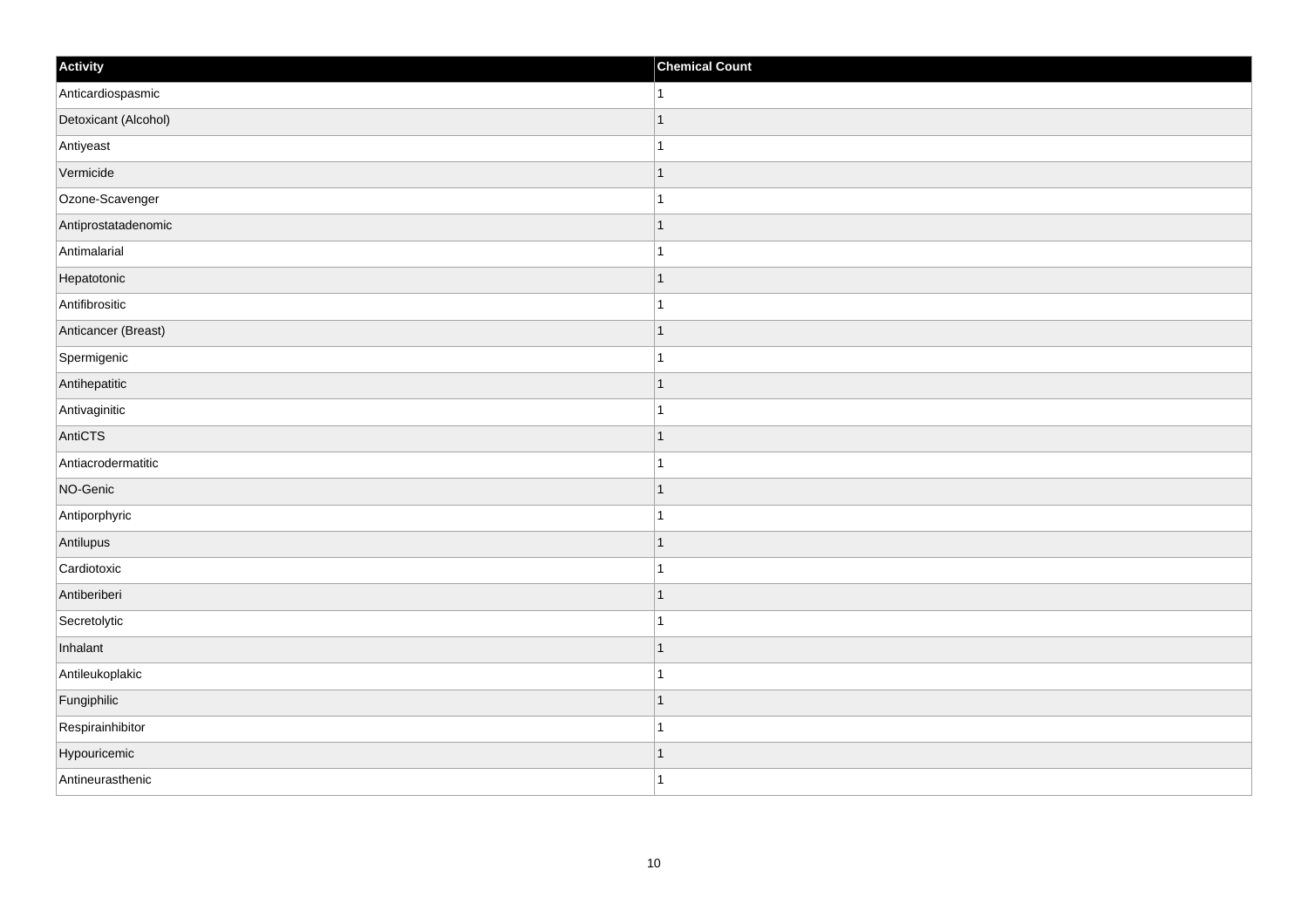| Activity                          | <b>Chemical Count</b> |
|-----------------------------------|-----------------------|
| Antitumor (CNS)                   | $\vert$ 1             |
| Anticirrhotic                     | $\overline{1}$        |
| Trematodicide                     |                       |
| Androgenic?                       |                       |
| Antiperiodontic                   |                       |
| Antilaryngitic                    |                       |
| Fibrinolytic                      | $\mathbf{1}$          |
| Bronchorelaxant                   | $\mathbf{1}$          |
| Antiarabiflavinotic               |                       |
| Prostaglandin-Synthesis-Inhibitor | 1                     |
| Antishingles                      | 1                     |
| Antimyalgic                       |                       |
| Antitubercular                    | $\mathbf{1}$          |
| Toxic                             | $\mathbf{1}$          |
| Amphiglycemic?                    |                       |
| Memorigenic                       | $\mathbf{1}$          |
| Antipapillomic                    |                       |
| Ergogenic                         |                       |
| Barbituate-Synergist              | $\mathbf{1}$          |
| Antidysgeuzic                     | $\mathbf 1$           |
| Polyamine-Synthesis-Inhibitor     | $\mathbf 1$           |
| Antimite                          | $\overline{1}$        |
| Anticarpal-Tunnel                 | $\mathbf 1$           |
| Testosterone-Hydroxylase-Inducer  | $\overline{1}$        |
| Acidulant                         | $\mathbf{1}$          |
| Antiotitic                        |                       |
| Antiichythyotic                   | $\overline{1}$        |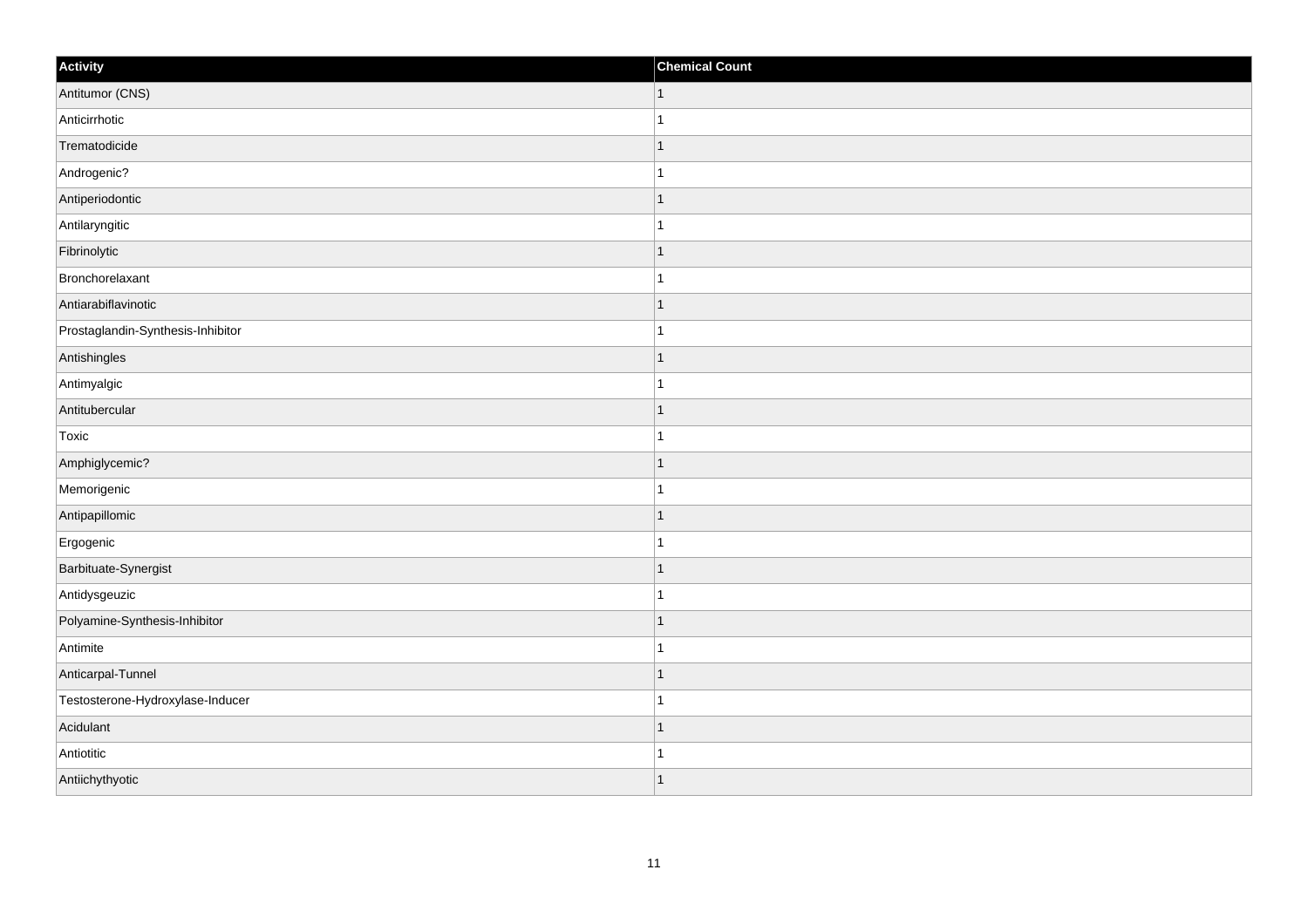| Activity           | <b>Chemical Count</b>    |
|--------------------|--------------------------|
| Energizer          | 1                        |
| Asthma-preventive  |                          |
| Antiamblyopic      |                          |
| Antiretinopathic   | 1                        |
| Hypertensive       | $\mathbf{1}$             |
| Cold-preventive    |                          |
| Antigenotoxic      |                          |
| Antitic            | -1                       |
| 5-HT-Inhibitor     |                          |
| Interferonogenic   | 1                        |
| Antihyperkeratotic | 1                        |
| Ecbolic            |                          |
| AP-1-Inhibitor     |                          |
| Verrucolytic       |                          |
| Antimastalgic      |                          |
| Cicatrizant        | 1                        |
| Anticancer (Lung)  | 1                        |
| Stimulant          |                          |
| Antinitrosic       |                          |
| Dermal             | -1                       |
| Antiprolactin      |                          |
| Antilymphocytic    | $\overline{\phantom{a}}$ |
| Caspase-8-Inducer  | -1                       |
| AntiBPH            | $\overline{\phantom{a}}$ |
| Antiheartburn      | -1                       |
| Degranulant        | -1                       |
| Anticorneotic      | $\overline{1}$           |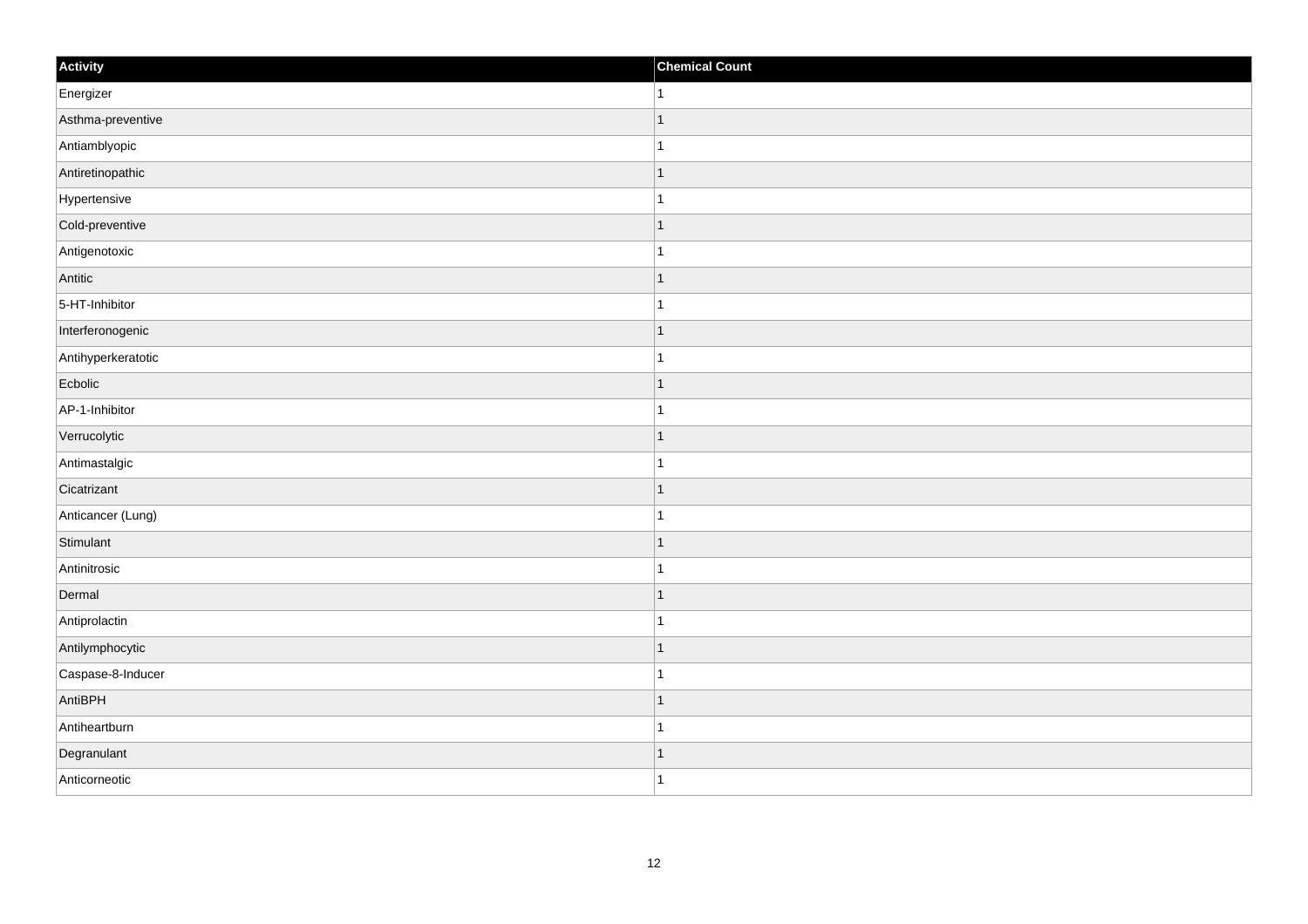| Activity                   | <b>Chemical Count</b> |
|----------------------------|-----------------------|
| Antiacetylcholine          | $\vert$ 1             |
| Antilipoperoxidant         | $\overline{1}$        |
| Carcinogenic?              | $\mathbf 1$           |
| Antibacillary              | 1                     |
| Antiglycosuric             | $\mathbf 1$           |
| Antitumor (Gastric)        |                       |
| Anticoeliac                | $\mathbf 1$           |
| Trichomonistat             | $\mathbf{1}$          |
| Angiogenic                 |                       |
| Mycobactericide            |                       |
| Antipharyngitic            | 1                     |
| Calcium-Channel-Blocker    |                       |
| Antiemetic                 | $\mathbf 1$           |
| Protein-Kinase-C-Inhibitor | $\mathbf{1}$          |
| Antisilicotic              | 1                     |
| Antinephrolytic            | $\mathbf{1}$          |
| Antitumor (brain)          | $\mathbf 1$           |
| Antichilblain              |                       |
| Anaphrodisiac              | $\mathbf{1}$          |
| Mosquitocide               | -1                    |
| Antiparotitic              | $\mathbf 1$           |
| Antikeratitic              | $\mathbf{1}$          |
| Antidysmenorrheic          | -1                    |
| Antiscotomic               | -1                    |
| Antimitral-valve-prolapse  | $\mathbf 1$           |
| Cosmetic                   | 1                     |
| AntiTNF                    | $\overline{1}$        |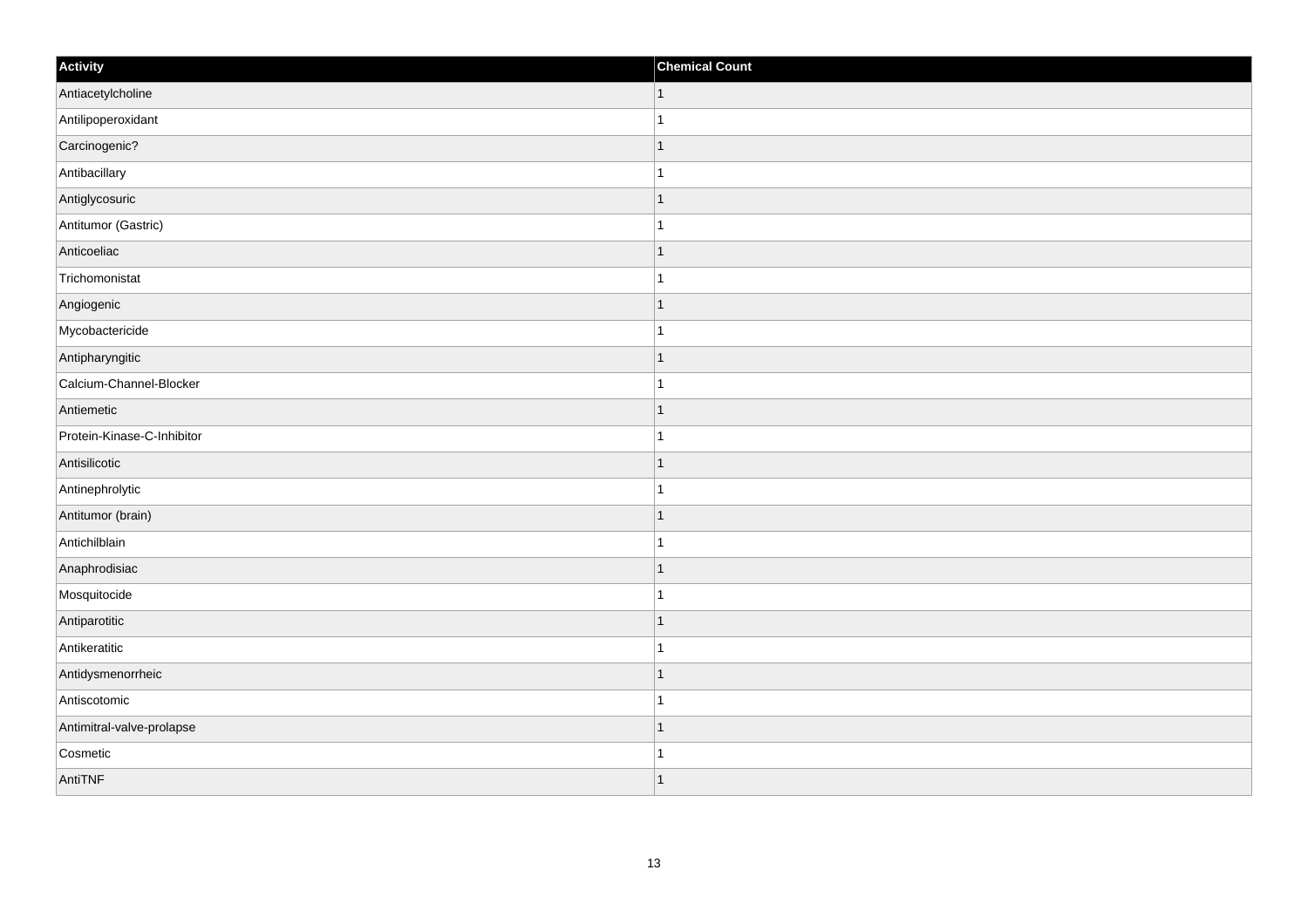| Activity                  | <b>Chemical Count</b>    |
|---------------------------|--------------------------|
| Anticatarrh               | 1                        |
| Testosteronigenic         | $\overline{\phantom{a}}$ |
| Lipolytic                 |                          |
| Antiinfective             | ∣ 1                      |
| Ataxigenic                | $\mathbf{1}$             |
| Antidote (Mercury)        |                          |
| Antianaphylactic          |                          |
| Antirheumatalgic          | -1                       |
| Antiorchitic              |                          |
| Antihyperlipoproteinaemic | 1                        |
| Apifuge                   | 1                        |
| Antidiscotic              | f.                       |
| Antialopecic              |                          |
| Perfume                   |                          |
| Antimeasles               |                          |
| Histaminic                | 1                        |
| AntigalIstone             | -1                       |
| Anticarcinomic            |                          |
| Taenicide                 |                          |
| Antinyctalopic            | 1                        |
| Antixerophthalmic         |                          |
| Ovulant                   | $\overline{\phantom{a}}$ |
| Cholagogue                | -1                       |
| Antifibromyalgic          | $\overline{\phantom{a}}$ |
| AntiNF-kB                 | -1                       |
| Antihemorrhagic           | -1                       |
| Antiulcerogenic           | $\overline{1}$           |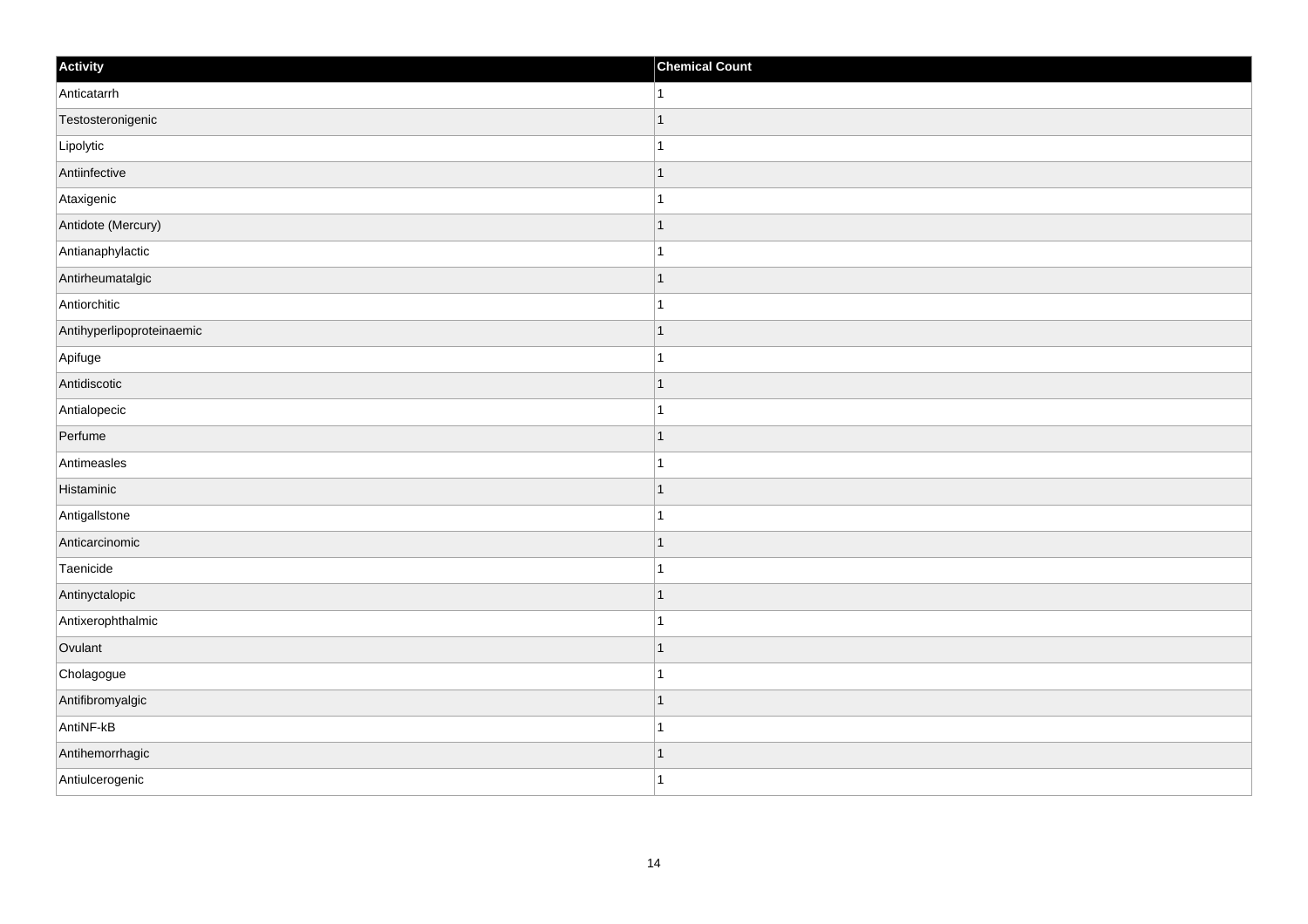| Activity                  | <b>Chemical Count</b>    |
|---------------------------|--------------------------|
| Urinary-Acidulant         | $\vert$ 1                |
| Antilithic?               |                          |
| Antiesophagitic           |                          |
| Inflammatory              |                          |
| Antigout                  |                          |
| Cytochrome-P450-Inhibitor |                          |
| Antitumor (Pancreas)      | $\overline{\phantom{a}}$ |
| Anticolic                 | 1                        |
| Tumor-Promoter            |                          |
| Ankylostomacide           |                          |
| Narcotic                  |                          |
| Antipityriasic            |                          |
| Antileukonychic           | -1                       |
| Renoirritant              | 1                        |
| Antispare-Tire            |                          |
| Antineuramidase           |                          |
| Antitumor (Cervix)        |                          |
| Anticholinesterase?       |                          |
| Antipeptic                | 1                        |
| Antikeshan                | -1                       |
| Febrifuge                 | f.                       |
| Bronchoprotectant         |                          |
| Antidysphagic             |                          |
| Prostaglandin-Sparer      |                          |
| Thyrotropic               |                          |
| Litholytic                |                          |
| Antiozenic                | $\overline{\phantom{a}}$ |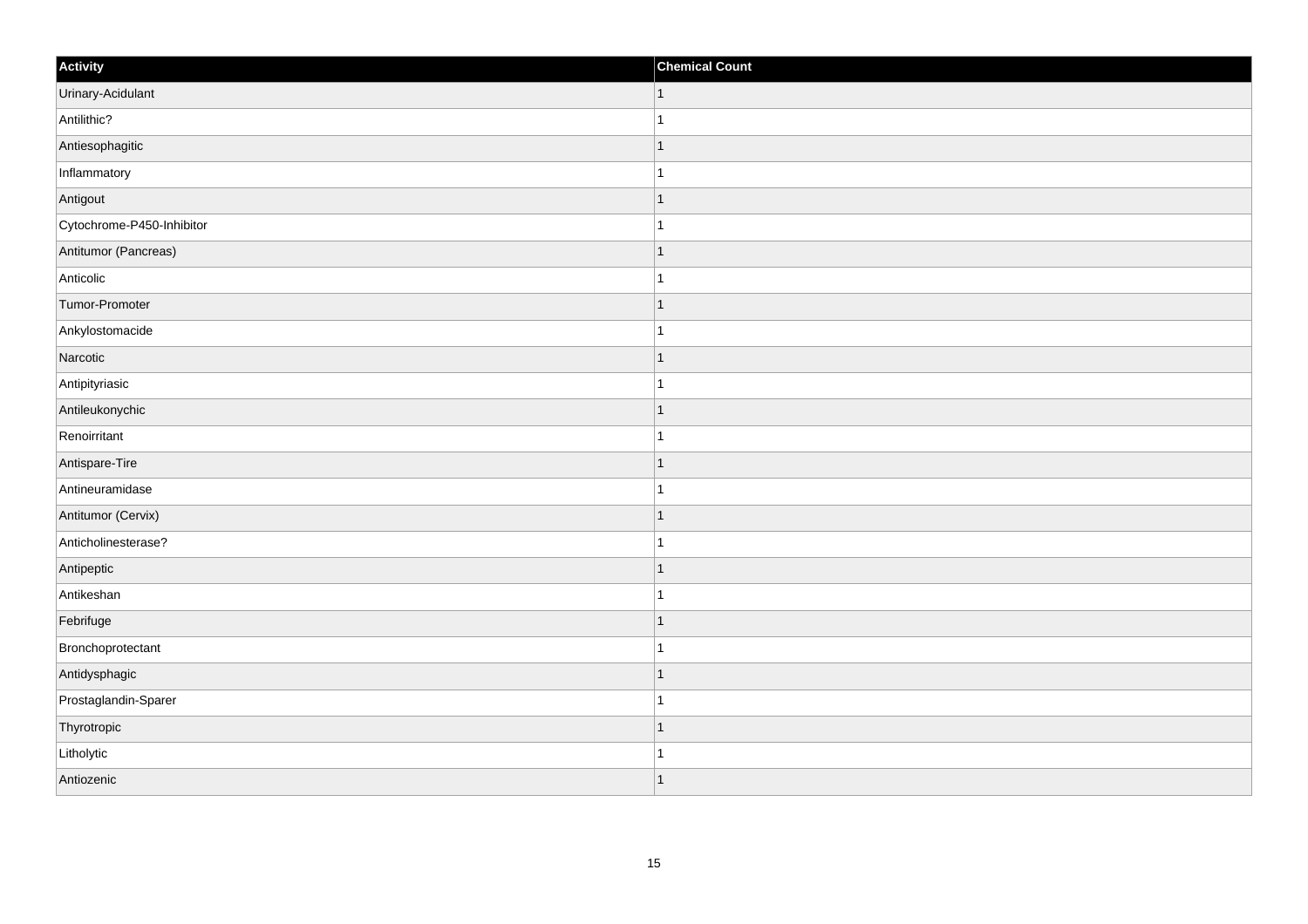| Activity             | <b>Chemical Count</b> |
|----------------------|-----------------------|
| Epileptigenic        | $\vert$ 1             |
| Bacteriostatic       | $\mathbf{1}$          |
| Antidysenteric       | $\mathbf{1}$          |
| Photosensitizer      | $\vert$ 1             |
| Contraceptive        | $\mathbf{1}$          |
| AChE-Inhibitor       | $\mathbf{1}$          |
| Antihypoglycemic     | $\mathbf{1}$          |
| Encephalopathic      | $\mathbf{1}$          |
| Peristaltic          | $\mathbf{1}$          |
| AntiMeniere's        | $\vert$ 1             |
| Hyperglycemic        | $\vert$ 1             |
| <b>CNS-Toxic</b>     | $\mathbf{1}$          |
| Antigastrotic        | $\mathbf{1}$          |
| Antithyreotropic     | $\mathbf{1}$          |
| Interferon-Synergist | $\mathbf{1}$          |
| Antiodontalgic       | $\vert$ 1             |
| Antihyperactivity    | $\mathbf{1}$          |
| Antiakathisic        | $\vert$ 1             |
| Antimange            | $\mathbf{1}$          |
| Hepatotoxic          | $\mathbf{1}$          |
| Cholesterolytic      | $\mathbf{1}$          |
| Anticancer (Cervix)  | $\vert$ 1             |
| Sprout-Inhibitor     | $\mathbf{1}$          |
| Antinitrosating      | $\vert$ 1             |
| Antivertigo          | $\mathbf{1}$          |
| Uterorelaxant        | $\mathbf{1}$          |
| Antiacrodynic        | $\vert$ 1             |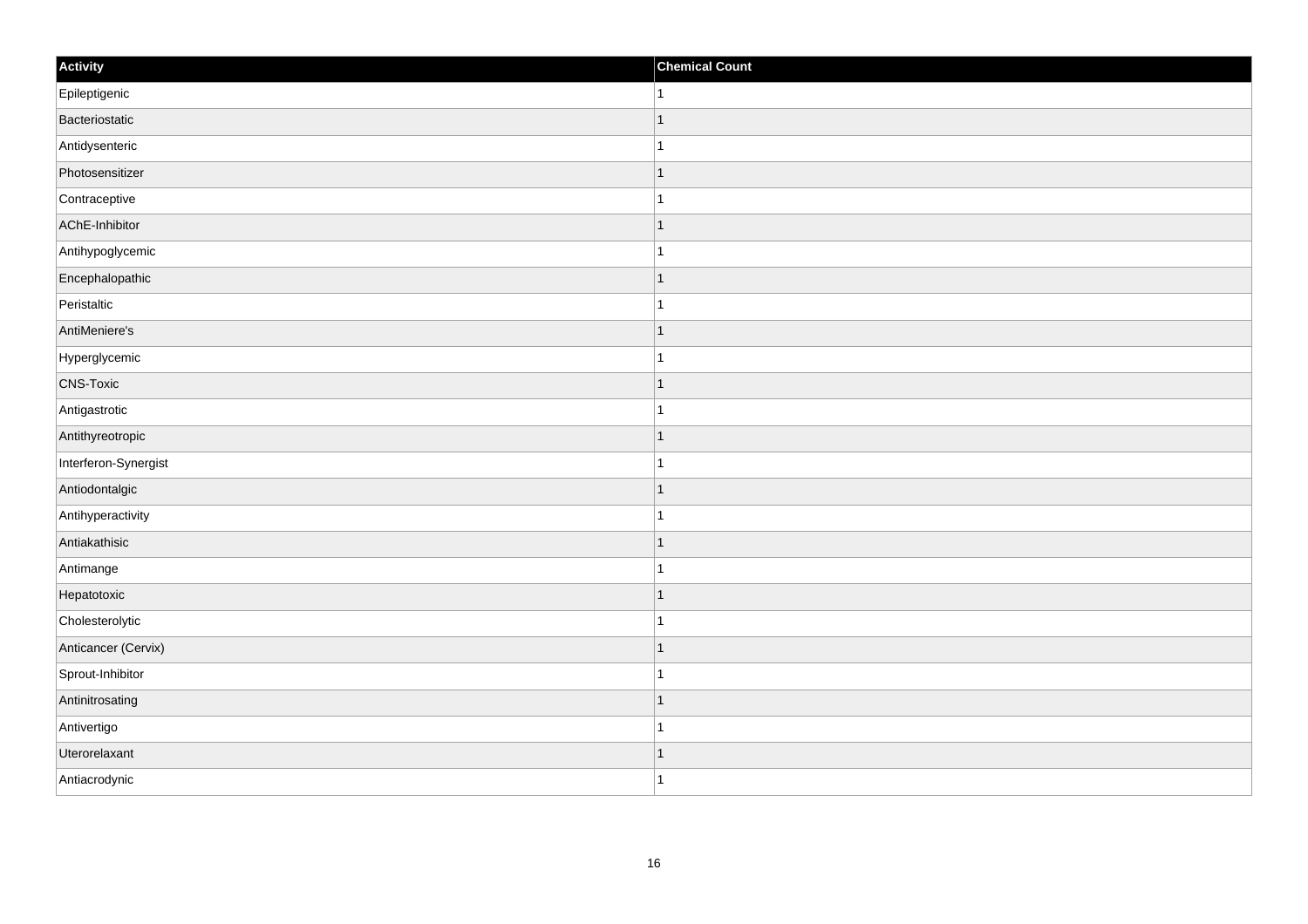| Activity                           | <b>Chemical Count</b>    |
|------------------------------------|--------------------------|
| Occuloirritant                     | $\vert$ 1                |
| Antiprogestational                 |                          |
| Antibiotic                         |                          |
| Neuroprotective                    |                          |
| Antileukotriene                    |                          |
| Carcinogenic                       |                          |
| Antienterotic                      | $\overline{\phantom{a}}$ |
| Respirastimulant                   | 1                        |
| Antispasmophilic                   |                          |
| Mucolytic                          |                          |
| Antileishmanic                     |                          |
| Fistula-Preventive                 |                          |
| Antiarachidonate                   | -1                       |
| Prostaglandin-Synthetase-Inhibitor | 1                        |
| Antishock                          |                          |
| Antimyocarditic                    |                          |
| Antiglutamaergic                   |                          |
| Molluscicide                       |                          |
| Antiinsomnic                       | 1                        |
| Erythrocytogenic                   |                          |
| Beta-Adrenergic Receptor Blocker   |                          |
| Antidyskinetic                     |                          |
| Progesteronigenic                  |                          |
| Antiscorbutic                      |                          |
| Antimitotic                        |                          |
| Copper-Antagonist                  |                          |
| Antitinnitic                       |                          |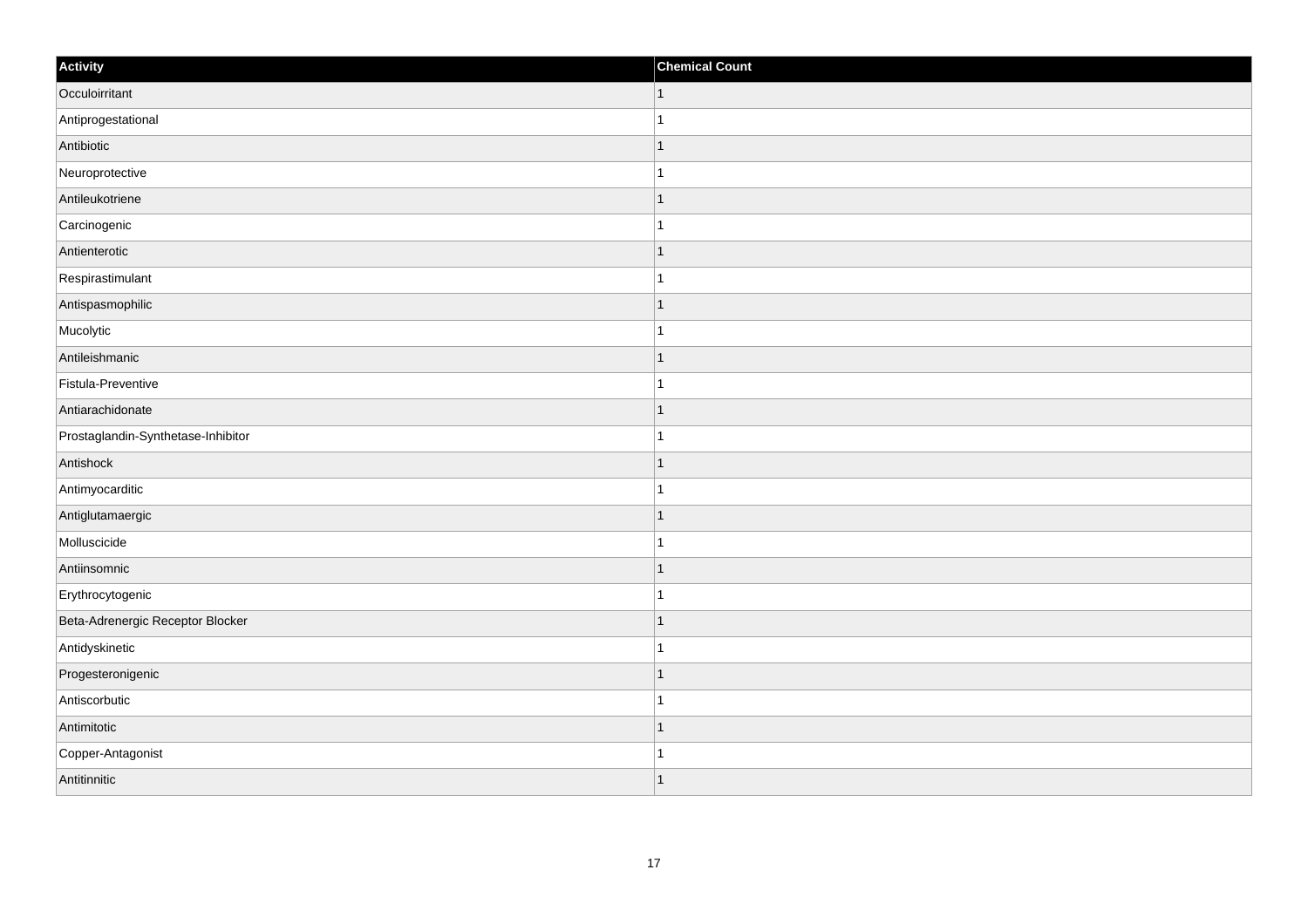| Activity                 | <b>Chemical Count</b> |
|--------------------------|-----------------------|
| Testosterone-Inducer     | $\vert$ 1             |
| Leptingenic              | $\mathbf{1}$          |
| Antiototic               |                       |
| Antiimpotence            | $\mathbf{1}$          |
| Enterocontractant        | $\mathbf{1}$          |
| Astringent               | -1                    |
| Antiamebic               | $\mathbf 1$           |
| Phagocytotic             | $\overline{1}$        |
| Antiretinotic            |                       |
| Antimenorrhagic          | $\vert$ 1             |
| Coleoptophile            | $\mathbf{1}$          |
| Antigingivitic           | $\mathbf 1$           |
| 5-Lipoxygenase-Inhibitor | $\mathbf{1}$          |
| Edemagenic               | -1                    |
| Aphrodisiac              | $\overline{1}$        |
| Antidiarrheic            | $\mathbf{1}$          |
| Vibriocide               | $\mathbf{1}$          |
| Pediculicide             | $\mathbf 1$           |
| Antipsoriac              | 1                     |
| Antimastitic             | 1                     |
| Herbistat                | $\mathbf{1}$          |
| Circulotonic             | $\mathbf{1}$          |
| Antifuruncular           | 1                     |
| Surfactant               | $\mathbf 1$           |
| Antiherpetic?            | $\mathbf{1}$          |
| Antiviral?               | $\vert$ 1             |
| Antideliriant            | $\overline{1}$        |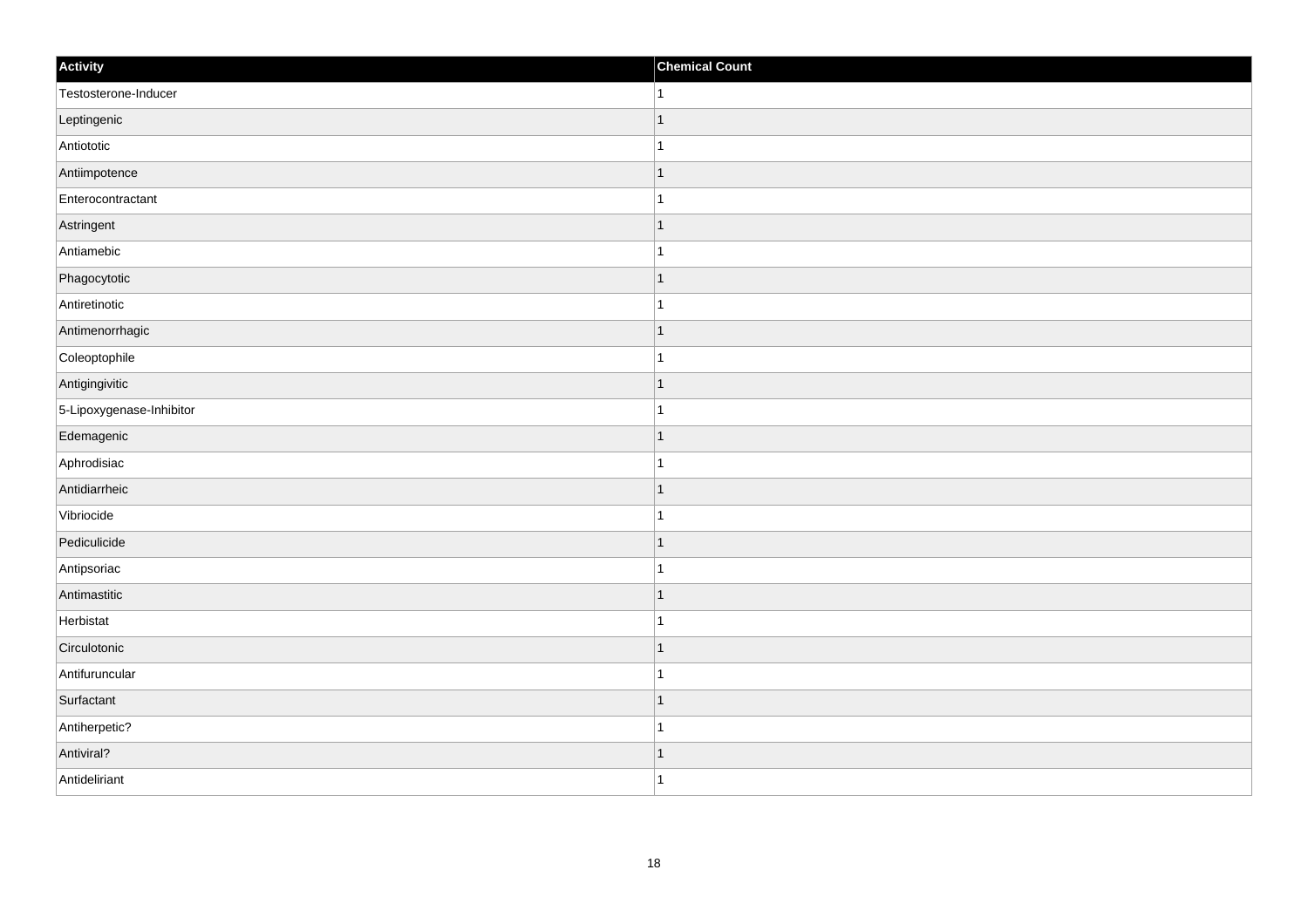| Activity                     | <b>Chemical Count</b> |
|------------------------------|-----------------------|
| Osteogenic                   | $\mathbf{1}$          |
| GST-Inducer                  | $\mathbf{1}$          |
| Antifertility                | $\mathbf{1}$          |
| Antihelicobacter             | $\mathbf{1}$          |
| Deliriant                    | $\overline{1}$        |
| Uricosuric                   | $\overline{1}$        |
| Neurotransmitter             | $\mathbf{1}$          |
| Antipodriac                  | $\mathbf{1}$          |
| Gastroirritant               | $\overline{1}$        |
| Cardiomyopathogenic          | $\mathbf{1}$          |
| Antiescherichic              | $\overline{1}$        |
| Antibackache                 | $\overline{1}$        |
| Schistosomicide              | $\mathbf{1}$          |
| Antistomatitic               | $\mathbf{1}$          |
| Immunosuppressant            | $\overline{1}$        |
| Antineurotic                 | $\mathbf{1}$          |
| Trypsin-Enhancer             | $\overline{1}$        |
| Fumigant                     | -1                    |
| Antiencephalitic             | $\mathbf{1}$          |
| Antiarteriosclerotic         | $\overline{1}$        |
| Protisticide                 | $\overline{1}$        |
| Antisinusitic                | $\mathbf{1}$          |
| Tranquilizer?                | $\overline{1}$        |
| Ancylostomicide              | $\overline{1}$        |
| Antikeratotic                | $\vert$ 1             |
| Beta-Glucuronidase-Inhibitor | $\mathbf{1}$          |
| Antidyspeptic                | $\vert$ 1             |